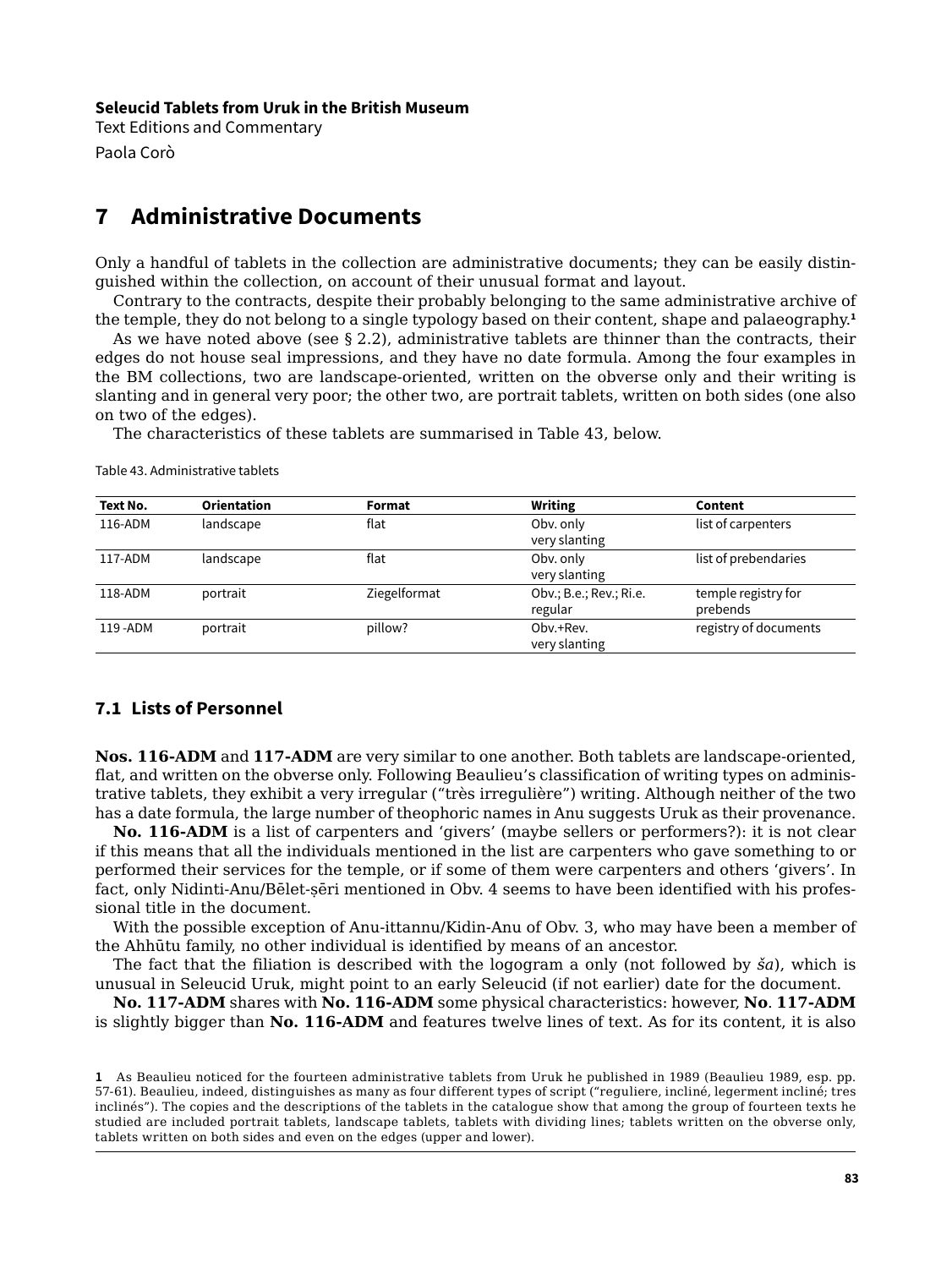a list of personnel, namely the temple-enterers of the gods who were responsible for the prebends of days 15 and 16 (no month or year is specified): the names of the temple-enterers are followed by the indication of specific amounts of an unknown commodity.

As for the previous tablet, the theophoric element Anu of most of the names clearly points to Uruk as its place of composition. With a few exceptions, filiation is here noted in its typical 'full' Seleucid form (a *ša*): as one may easily expect to be the case in administrative documents, no individual is identified with an ancestor name.

## **7.2 Others**

**Nos. 118-ADM** and **119-ADM** both came to the Museum through the antiquities market and were registered among BM running numbers identifying tablets from Larsa: however, their content (especially the personal names recorded in the texts, mainly made up with the theonym Anu) makes it clear that these materials pertain to (if not originate from) the administration of the temples of Uruk.

While both are portrait-oriented tablets, **No. 118-ADM** exhibits a very clear and tidy script ("regulière" in Beaulieu's classification); that of **No. 119-ADM** is, on the contrary, informal and cursive, to the point that it would be difficult to ascribe the tablet to the Urukean milieu on the basis of its content.

The size and layout of the two tablets is also different: **No. 118-ADM** is very small and written on the obverse, reverse, lower and left edge; **No. 119-ADM** is bigger and only written on the obverse and reverse. Both are characterised by the presence of rulings, used by the scribe to organise the text into sections.

Four rulings identify five different sections on **No. 118-ADM**. Two of them (sections 1-2) fit into the obverse; a third section occupies the last line of the reverse and continues over the lower edge, two (sections 4-5) fit into the reverse; while the left edge houses a full section on its own (section 6).

Sections 1-2 contain the description of the shares of an unknown commodity, connected to three days of specific months, that belong to either a particular individual and/or the members of a family/ professional group designated as "the estate of PN". Section 4 refers only to the share in the meat offerings pertaining to the festival of Anu in day 3 of the month, also belonging to a named estate.

Section 3, which functions as a heading, states that the document consists of the "clay tablet of the shares in the festivals(?) of the dressing ceremonies of Anu and Antu". It is not clear what is the function of the individuals mentioned in the badly preserved section 6, occupying the edge of the tablet.

The format, layout, and also the high level of accuracy in drafting **No. 118-ADM** show that this document was the work of an experienced scribe. It seems thus likely that it belonged to a different administrative level of the temple's bureaucracy than **Nos. 116-ADM** and **117-ADM**: the rationale for it still remains unclear, though. The tablet is undated and no help comes from the prosopography of the individuals mentioned in order to date it; it is however interesting to observe that the logographic spelling of the name of Sîn-bānûnu ( $^{Id}$ 30-dù-ku<sub>6</sub>: rev. 17) occurs only once in the contracts from Hellenistic Uruk (YOS 20 16, dated SE 29). It would thus be tempting to assign the two tablets to the hand of the same scribe, and to assign **No. 118-ADM** a date in the first half of the first century of Seleucid rule over Babylonia.

Rulings also characterise **No. 119-ADM**, a clay tablet whose first section on the obverse, functioning as a heading, shows that it was drafted to record the contents of a reed basket (*hal-la-lat*), consisting of 'written documents'. Although the spelling of the term for basket in **No. 119-ADM** is a hapax (*hal-la-lat* vs. the commonly used (gi)*hal-lat*), it is plausible that it refers to the same *hallātu*  containers whose use is well attested in the earlier periods. Examples from the Rahimesu archive show that *hallātu* were used to deposit money in the temple.**<sup>2</sup>** Another administrative tablet from Uruk (Beaulieu 1989, Text 2) records their use in the temple of Uruk to store the textiles for the statues of the gods.**<sup>3</sup>** On the basis of these parallels, and since the documents stored in the *hallātu* basket mentioned in **No. 119-ADM** all refer to prebendary titles, it is reasonable to assume that our baskets were also stored somewhere in the temple.

**<sup>2</sup>** On the use of reed baskets in the administration of the temple of Babylon see van der Spek 1985.

**<sup>3</sup>** Beaulieu 1989, p. 69.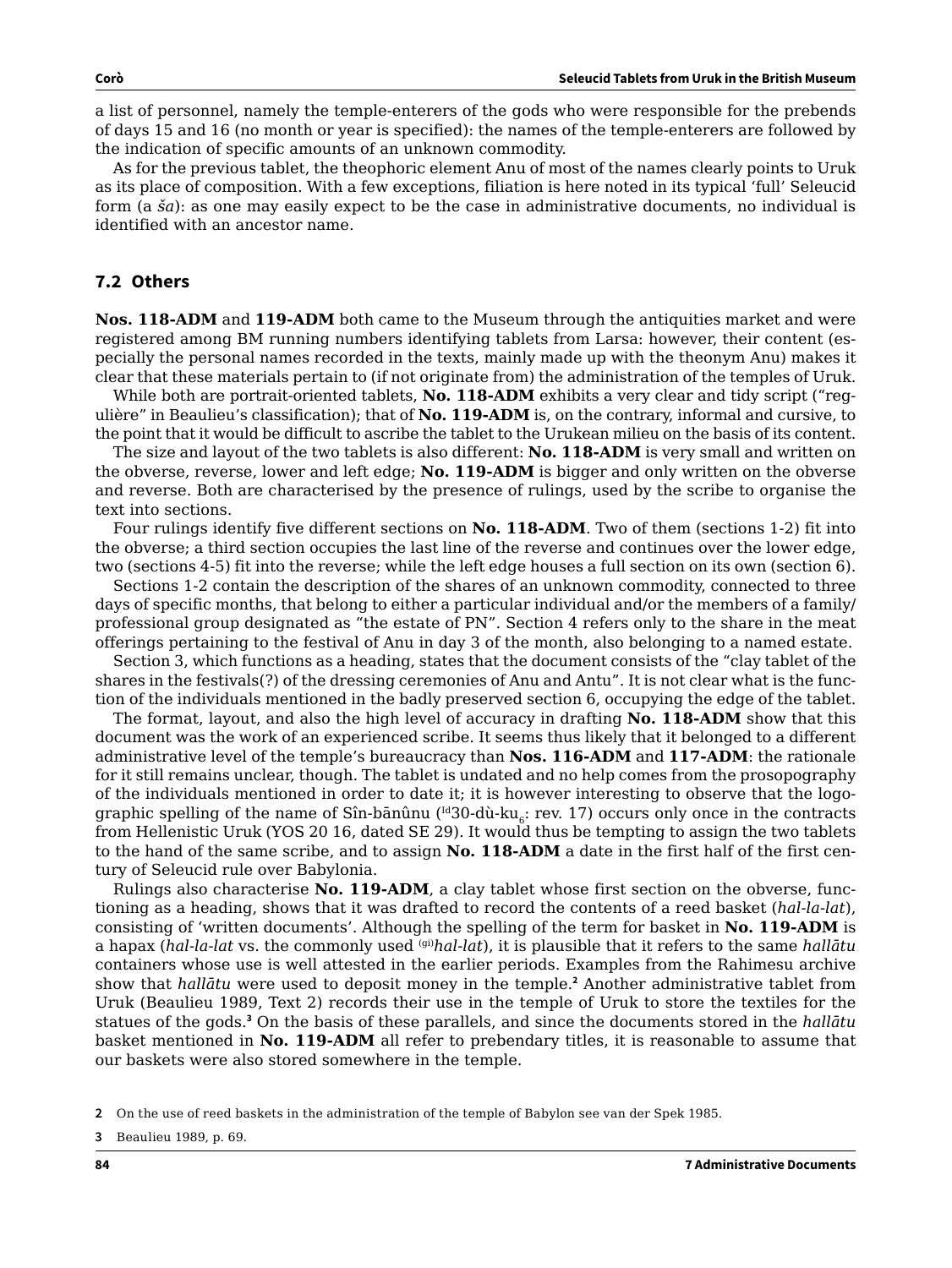The tablet is divided in four sections. The first section is the heading; sections 2 to 4 detail the number and type of documents, the prebendary title they refer to, followed by a clause stating who placed them in front of (?) the gods, a date, and a number (whose meaning is not clear, but which might refer to the value of the deposited documents**<sup>4</sup>** ). The order of the elements (especially the date and the number) is not always consistent, so that it is difficult to understand how the entries were organised.

Although the general context of the tablet still remains not completely clear, a couple of elements might help to better understand the rationale for its drafting. First is the type of documents listed in the tablet. According to the heading section the content of the *hallātu* consist of *šaṭāru*s, a term that can either refer generically to 'documents', or more specifically to 'contracts': Section 2, however, distinguishes between 2 *šaṭāru*s and 1 *giṭṭu*. It is thus likely that *šaṭāru* is used in Section 2 specifically to refer to contracts in contrast to receipts (*giṭṭu*), while the term is used in the heading section in its wider sense of 'documents', including all those listed in the tablet, regardless of their type. The need for the distinction made in Section 2, might point to the fact that at least two different types of documents, both part of the same dossier, were assembled together in one place.**<sup>5</sup>**

Now, among the documents stored in the basket, only those listed in Section 2 include a *giṭṭu*. All the documents listed in the following sections are, in fact, labelled *šaṭāru*s, and this obviously raises the question why it happens.

A possibility is that it depended on the content of the dossier to which the documents in this Section referred, i.e. that this was linked to the administrative/legal procedure for which the documents were originally issued. Since the dossier in Section 2 includes documents dealing with service performed for a third party, it would be possible that the issue of a receipt of some kind was connected to the fulfilment of some specific requirements or to a particular payment connected to the lease of the service, in addition to the regular contracts; which would explain why both types of documents are mentioned. However, we have no evidence of any 'receipts' being stored with the 'contracts' listed in Section 4, that (though its content is not completely clear) also have as object service performed for a third party: thus the explanation may be sought elsewhere.

What might *giṭṭu* represent in contrast to *šaṭāru*? In the late period, *giṭṭu* was used to refer to receipts written both on clay and on parchment, depending on the determinative associated with the term: unfortunately, the absence of a determinative for *giṭṭu* in **No. 119-ADM** makes it impossible to ascertain if the opposition *šaṭāru* vs *giṭṭu* referred also to the material on which the documents were written, in addition to their type.<sup>6</sup> Some details of the documents referred to in Section 2, however, might point to the fact that the distinction had actually to do with the use of different writing media.

The text of the section reads: '2 contracts and 1 receipt of 1/6th of a full day of the brewers, to perform in the name of I *is-pu-da-su*, that Anu-māru-ittannu/Nidinti-Anu placed in front of (?) the god. Instead of 58 ½ (shekels?). Nisan, day 21, year 142' (**No. 119-ADM**, obv. 3-8).

Apparently, a certain Anu-māru-ittannu/Nidinti-Anu placed in front of the god(?) the documents concerning the performance of a share in the brewer's service, instead of an individual bearing the non-Babylonian name I *is-pu-da-su*. In the commentary to the text, I suggest that I *is-pu-da-su* is the Babylonian spelling for the Greek name Spoudasios/Spoudaios. If Spoudaios was a Greek (besides just bearing a Greek name) it would not be purely coincidental that he appears in the only section of **No. 119-ADM** mentioning different types of written documents. *Giṭṭu* may in fact have been used here to indicate that an extra document, maybe on parchment and in a different language, was issued for Spoudaios, on top of the contracts drafted on clay. At the time of depositing the documents in the *hallātu*, the full dossier had to be handed in, whatever its written medium: from this perspective, **No. 119-ADM** would offer documentary evidence for the habit of storing both clay documents and parchments together, in the same place, in the temple, as we know from the archaeological record.

Unfortunately what still escapes us is the rationale for storing the documents in the temple.

The fact that all the documents recorded in **No. 119-ADM** concern prebends might suggest a connection between the praxis attested by the administrative tablet and that referred to in the so

- **4** Suggestion Baker, personal communication, October 2017.
- **5** Baker 2003, pp. 250-256 and also Jursa 2005, pp. 5-6.
- **6** Jursa 2005, p. 6, with fn. 29.